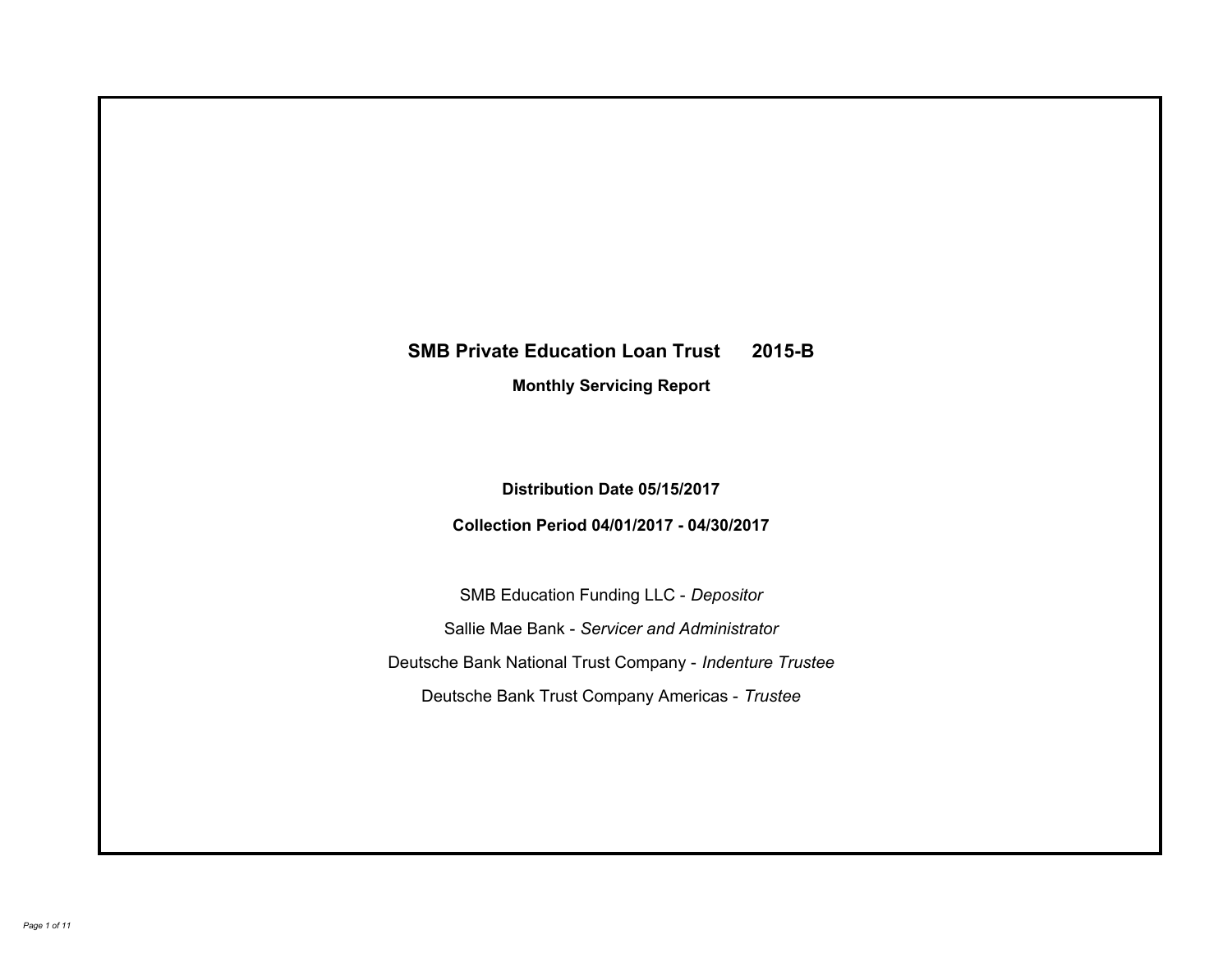A

| A | <b>Student Loan Portfolio Characteristics</b> |                                                 | <b>Settlement Date</b><br>07/30/2015 | 03/31/2017            | 04/30/2017            |
|---|-----------------------------------------------|-------------------------------------------------|--------------------------------------|-----------------------|-----------------------|
|   | <b>Principal Balance</b>                      |                                                 | \$700,964,388.29                     | \$601,572,908.77      | \$593,417,028.89      |
|   | Interest to be Capitalized Balance            |                                                 | 42,430,107.89                        | 37,403,710.99         | 38,252,100.99         |
|   | Pool Balance                                  |                                                 | \$743,394,496.18                     | \$638,976,619.76      | \$631,669,129.88      |
|   | Weighted Average Coupon (WAC)                 |                                                 |                                      |                       |                       |
|   |                                               | WAC1 (Contractual Interest Rate on the Loan)    | 8.20%                                | 8.73%                 | 8.72%                 |
|   |                                               | WAC2 (Average of Applicable Interest Rate)      | 8.18%                                | 8.69%                 | 8.69%                 |
|   |                                               | WAC3 (Average of Actual Interest Rate)          | 8.13%                                | 8.62%                 | 8.61%                 |
|   | Weighted Average Remaining Term               |                                                 | 128.84                               | 121.07                | 120.67                |
|   | Number of Loans                               |                                                 | 63,899                               | 55,387                | 54,758                |
|   | Number of Borrowers<br>Pool Factor            |                                                 | 43,918                               | 37,592<br>0.859539078 | 37,178<br>0.849709183 |
|   |                                               | Since Issued Total Constant Prepayment Rate (1) |                                      | 7.08%                 | 7.22%                 |
|   |                                               |                                                 |                                      |                       |                       |
| B | <b>Debt Securities</b>                        | Cusip/Isin                                      | 04/17/2017                           |                       | 05/15/2017            |
|   | A <sub>1</sub>                                | 78448QAA6                                       | \$64,112,238.65                      |                       | \$55,152,105.00       |
|   | A <sub>2</sub> A                              | 78448QAB4                                       | \$192,000,000.00                     |                       | \$192,000,000.00      |
|   | A2B                                           | 78448QAC2                                       | \$90,000,000.00                      |                       | \$90,000,000.00       |
|   | A <sub>3</sub>                                | 78448QAD0                                       | \$75,000,000.00                      |                       | \$75,000,000.00       |
|   | B                                             | 78448QAE8                                       | \$70,000,000.00                      |                       | \$70,000,000.00       |
|   | C                                             | 78448QAF5                                       | \$50,000,000.00                      |                       | \$50,000,000.00       |
|   |                                               |                                                 |                                      |                       |                       |
| C | <b>Certificates</b>                           | <b>Cusip/Isin</b>                               | 04/17/2017                           |                       | 05/15/2017            |
|   | Residual                                      | 78448Q108                                       | \$100,000.00                         |                       | \$100,000.00          |
|   |                                               |                                                 |                                      |                       |                       |
| D | <b>Account Balances</b>                       |                                                 | 04/17/2017                           |                       | 05/15/2017            |
|   | Reserve Account Balance                       |                                                 | \$1,896,081.00                       |                       | \$1,896,081.00        |
|   |                                               |                                                 |                                      |                       |                       |
| E | <b>Asset / Liability</b>                      |                                                 | 04/17/2017                           |                       | 05/15/2017            |
|   | Overcollateralization Percentage              |                                                 | 15.32%                               |                       | 15.75%                |

(1) Since Issued Total CPR calculations found in monthly servicing reports issued on or prior to September 15, 2015 originally included loans that were removed from the pool by the sponsor because they became ineligible for the pool between the cut-off date and settlement date. On October 5, 2015, Since Issued Total CPR calculations were revised to exclude these loans and all prior monthly servicing reports were restated. For additional information, see 'Since Issued CPR Methodology' found on page 11 of this report.

C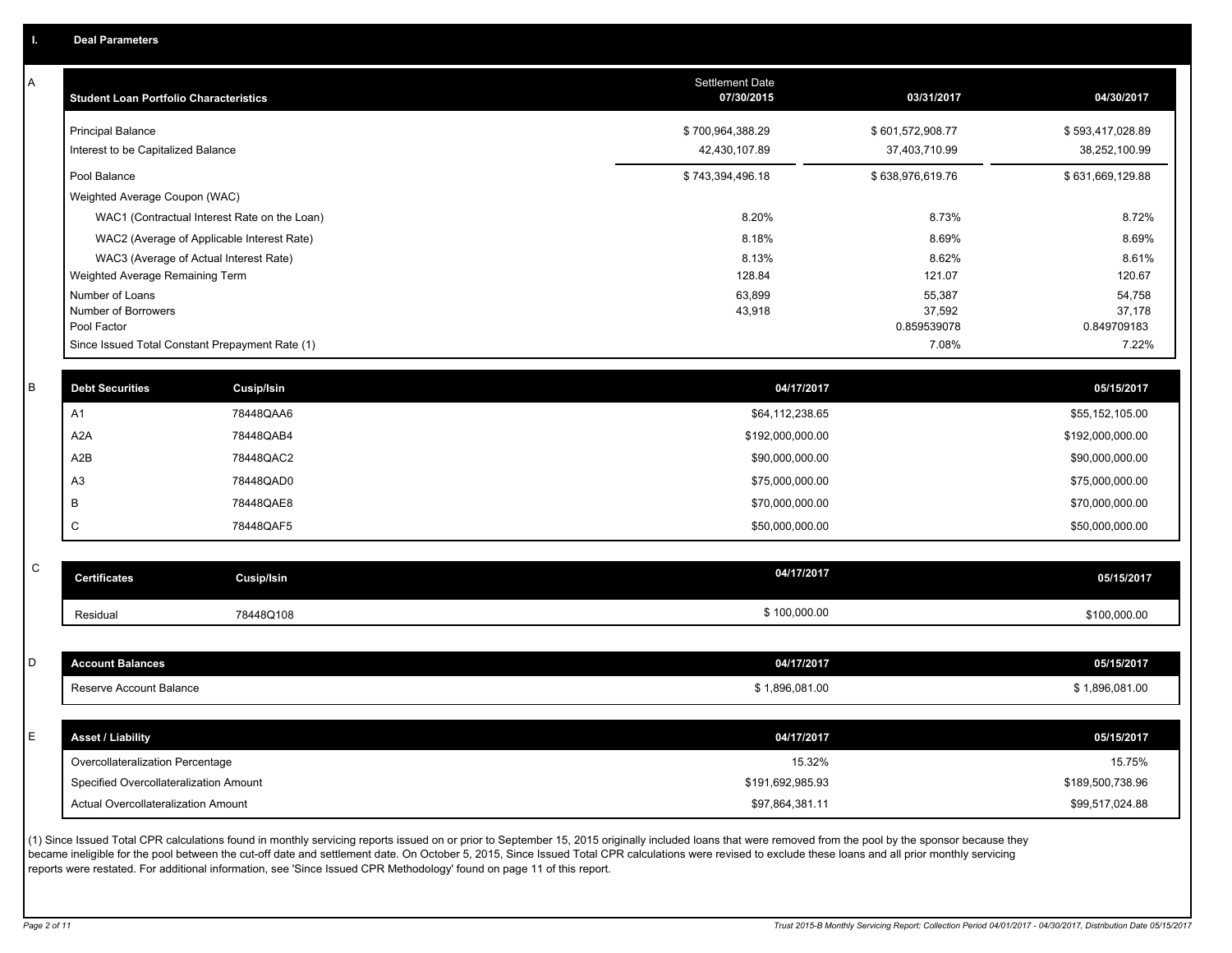# **II. 2015-B Trust Activity 04/01/2017 through 04/30/2017**

| <b>Borrower Principal</b><br>7,986,573.90                                       |  |
|---------------------------------------------------------------------------------|--|
| 0.00<br><b>Consolidation Activity Principal</b>                                 |  |
| 0.00<br>Seller Principal Reimbursement                                          |  |
| Servicer Principal Reimbursement<br>0.00                                        |  |
| 0.00<br>Delinquent Principal Purchases by Servicer                              |  |
| 0.00<br><b>Other Principal Deposits</b>                                         |  |
| \$7,986,573.90<br><b>Total Principal Receipts</b>                               |  |
| B<br><b>Student Loan Interest Receipts</b>                                      |  |
| 2,612,999.93<br>Borrower Interest                                               |  |
| 0.00<br><b>Consolidation Activity Interest</b>                                  |  |
| Seller Interest Reimbursement<br>0.00                                           |  |
| 0.00<br>Servicer Interest Reimbursement                                         |  |
| 0.00<br>Delinquent Interest Purchases by Servicer                               |  |
| Other Interest Deposits<br>0.00                                                 |  |
| \$2,612,999.93<br><b>Total Interest Receipts</b>                                |  |
| C<br><b>Recoveries on Realized Losses</b><br>\$30,218.81                        |  |
| D<br>\$7,084.14<br><b>Investment Income</b>                                     |  |
| Е<br><b>Funds Borrowed from Next Collection Period</b><br>\$0.00                |  |
| F<br>\$0.00<br><b>Funds Repaid from Prior Collection Period</b>                 |  |
| G<br>\$0.00<br>Loan Sale or Purchase Proceeds                                   |  |
| \$0.00<br>н<br><b>Initial Deposits to Distribution Account</b>                  |  |
| <b>Excess Transferred from Other Accounts</b><br>\$0.00                         |  |
| <b>Borrower Benefit Reimbursements</b><br>\$0.00<br>J                           |  |
| Κ<br><b>Other Deposits</b><br>\$0.00                                            |  |
| L<br><b>Other Fees Collected</b><br>\$0.00                                      |  |
| М<br><b>AVAILABLE FUNDS</b><br>\$10,636,876.78                                  |  |
| N<br>Non-Cash Principal Activity During Collection Period<br>\$(169,305.98)     |  |
| O<br>Aggregate Purchased Amounts by the Depositor, Servicer or Seller<br>\$0.00 |  |
| P<br>\$0.00<br>Aggregate Loan Substitutions                                     |  |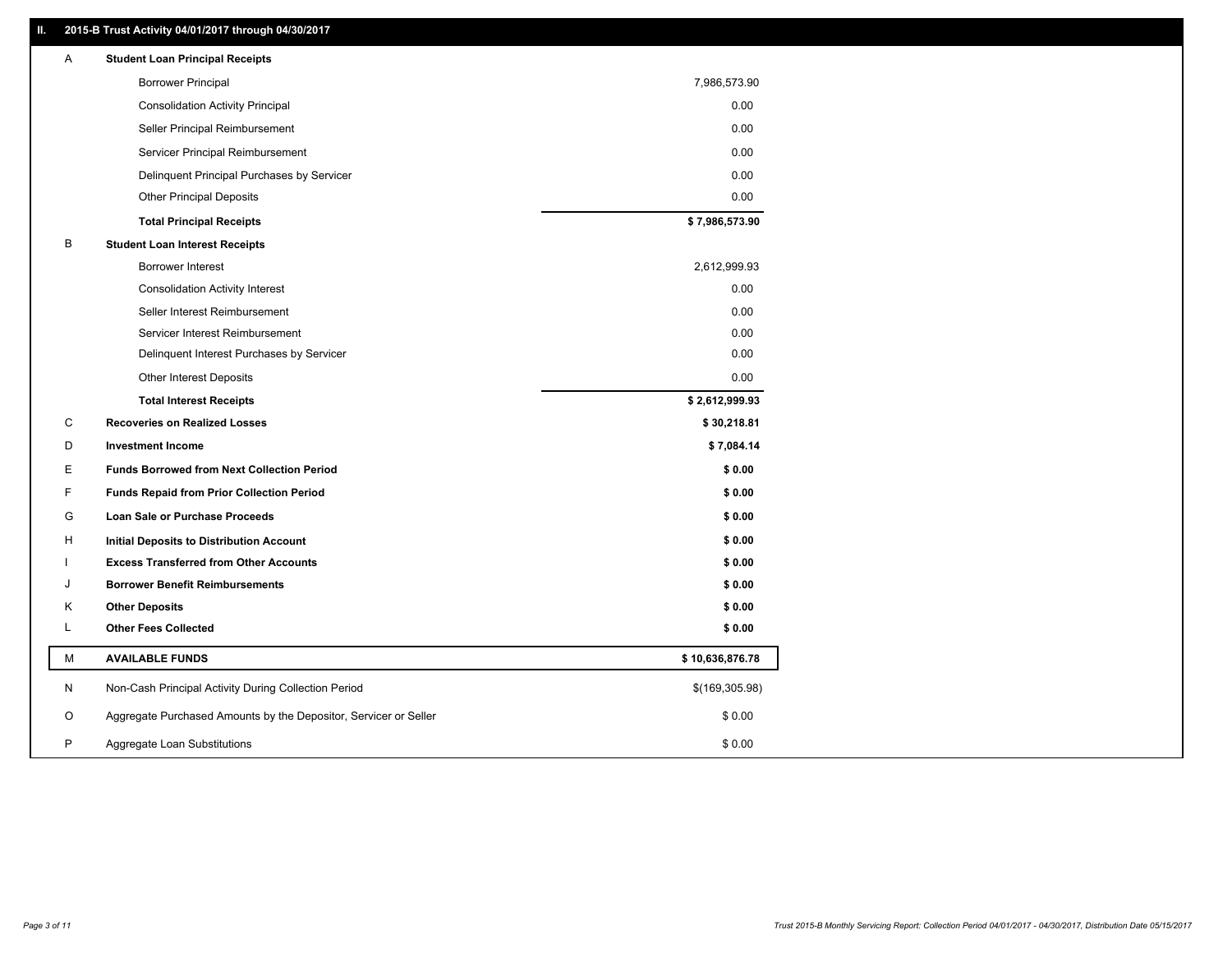|                   |                       |                          |         |                                                           | <b>Loans by Repayment Status</b> |                            |                          |         |                                                                  |                |                            |
|-------------------|-----------------------|--------------------------|---------|-----------------------------------------------------------|----------------------------------|----------------------------|--------------------------|---------|------------------------------------------------------------------|----------------|----------------------------|
|                   |                       |                          |         | 04/30/2017                                                |                                  |                            |                          |         | 03/31/2017                                                       |                |                            |
|                   |                       | <b>Wtd Avg</b><br>Coupon | # Loans | Principal and<br><b>Interest Accrued</b><br>to Capitalize | % of Principal                   | % of Loans in<br>Repay (1) | <b>Wtd Avg</b><br>Coupon | # Loans | <b>Principal and</b><br><b>Interest Accrued</b><br>to Capitalize | % of Principal | % of Loans in<br>Repay (1) |
| INTERIM:          | IN SCHOOL             | 9.55%                    | 6,735   | \$95,193,363.28                                           | 15.070%                          | $-$ %                      | 9.56%                    | 6,822   | \$95,714,646.16                                                  | 14.979%        | $-$ %                      |
|                   | GRACE                 | 9.29%                    | 1,592   | \$20,720,275.94                                           | 3.280%                           | $-$ %                      | 9.24%                    | 1,588   | \$20,747,222.07                                                  | 3.247%         | $-$ %                      |
|                   | <b>DEFERMENT</b>      | 9.44%                    | 2,548   | \$29,545,205.60                                           | 4.677%                           | $-$ %                      | 9.48%                    | 2,599   | \$29,839,976.25                                                  | 4.670%         | $-$ %                      |
| <b>REPAYMENT:</b> | <b>CURRENT</b>        | 8.31%                    | 41,270  | \$450,689,868.11                                          | 71.349%                          | 92.694%                    | 8.32%                    | 41,783  | \$456,850,638.72                                                 | 71.497%        | 92.729%                    |
|                   | 31-60 DAYS DELINQUENT | 9.32%                    | 576     | \$7,069,928.53                                            | 1.119%                           | 1.454%                     | 9.10%                    | 563     | \$6,892,753.57                                                   | 1.079%         | 1.399%                     |
|                   | 61-90 DAYS DELINQUENT | 8.60%                    | 313     | \$3,746,587.02                                            | 0.593%                           | 0.771%                     | 8.90%                    | 305     | \$3,997,425.54                                                   | 0.626%         | 0.811%                     |
|                   | > 90 DAYS DELINQUENT  | 9.54%                    | 201     | \$2,483,306.33                                            | 0.393%                           | 0.511%                     | 9.16%                    | 195     | \$2,342,586.40                                                   | 0.367%         | 0.475%                     |
|                   | <b>FORBEARANCE</b>    | 8.54%                    | 1,523   | \$22,220,595.07                                           | 3.518%                           | 4.570%                     | 8.61%                    | 1,532   | \$22,591,371.05                                                  | 3.536%         | 4.585%                     |
| <b>TOTAL</b>      |                       |                          | 54,758  | \$631,669,129.88                                          | 100.00%                          | 100.00%                    |                          | 55,387  | \$638,976,619.76                                                 | 100.00%        | 100.00%                    |

Percentages may not total 100% due to rounding \*

1 Loans classified in "Repayment" include any loan for which interim interest only, \$25 fixed payments or full principal and interest payments are due.

|                                                                                                                                                                                                           |                          |         |                                                           | <b>Loans by Borrower Status</b> |                                |                          |         |                                                                  |                |                                |
|-----------------------------------------------------------------------------------------------------------------------------------------------------------------------------------------------------------|--------------------------|---------|-----------------------------------------------------------|---------------------------------|--------------------------------|--------------------------|---------|------------------------------------------------------------------|----------------|--------------------------------|
|                                                                                                                                                                                                           |                          |         | 04/30/2017                                                |                                 |                                |                          |         | 03/31/2017                                                       |                |                                |
|                                                                                                                                                                                                           | <b>Wtd Avg</b><br>Coupon | # Loans | Principal and<br><b>Interest Accrued</b><br>to Capitalize | % of Principal                  | % of Loans in<br>P&I Repay (2) | <b>Wtd Avg</b><br>Coupon | # Loans | <b>Principal and</b><br><b>Interest Accrued</b><br>to Capitalize | % of Principal | % of Loans in<br>P&I Repay (2) |
| IN SCHOOL<br>INTERIM:                                                                                                                                                                                     | 9.02%                    | 14,373  | \$202,191,240.14                                          | 32.009%                         | $-$ %                          | 9.02%                    | 14,518  | \$203,339,976.66                                                 | 31.823%        | $-$ %                          |
| GRACE                                                                                                                                                                                                     | 8.85%                    | 2,901   | \$37,896,483.59                                           | 5.999%                          | $-$ %                          | 8.84%                    | 2,910   | \$37,809,061.89                                                  | 5.917%         | $-$ %                          |
| <b>DEFERMENT</b>                                                                                                                                                                                          | 9.05%                    | 4,834   | \$53,805,093.26                                           | 8.518%                          | $-$ %                          | 9.08%                    | 4,888   | \$53,898,155.46                                                  | 8.435%         | $-$ %                          |
| <b>CURRENT</b><br>P&I REPAYMENT:                                                                                                                                                                          | 8.21%                    | 30,106  | \$303,136,196.42                                          | 47.990%                         | 89.745%                        | 8.23%                    | 30,546  | \$309,086,417.50                                                 | 48.372%        | 89.869%                        |
| 31-60 DAYS DELINQUENT                                                                                                                                                                                     | 9.34%                    | 530     | \$6,416,454.77                                            | 1.016%                          | 1.900%                         | 9.07%                    | 507     | \$6,103,335.34                                                   | 0.955%         | 1.775%                         |
| 61-90 DAYS DELINQUENT                                                                                                                                                                                     | 8.59%                    | 294     | \$3,555,598.42                                            | 0.563%                          | 1.053%                         | 8.91%                    | 298     | \$3,885,207.38                                                   | 0.608%         | 1.130%                         |
| > 90 DAYS DELINQUENT                                                                                                                                                                                      | 9.55%                    | 197     | \$2,447,468.21                                            | 0.387%                          | 0.725%                         | 9.14%                    | 188     | \$2,263,094.48                                                   | 0.354%         | 0.658%                         |
| <b>FORBEARANCE</b>                                                                                                                                                                                        | 8.54%                    | 1,523   | \$22,220,595.07                                           | 3.518%                          | 6.578%                         | 8.61%                    | 1,532   | \$22,591,371.05                                                  | 3.536%         | 6.569%                         |
| <b>TOTAL</b><br>$\star$<br>Percentages may not total 100% due to rounding<br>2 Loans classified in "P&I Repayment" includes only those loans for which scheduled principal and interest payments are due. |                          | 54,758  | \$631,669,129.88                                          | 100.00%                         | 100.00%                        |                          | 55,387  | \$638,976,619.76                                                 | 100.00%        | 100.00%                        |

WAC reflects WAC3 To conform with company standard reporting these sections now include Princial and Interest Accrued to Capitalize.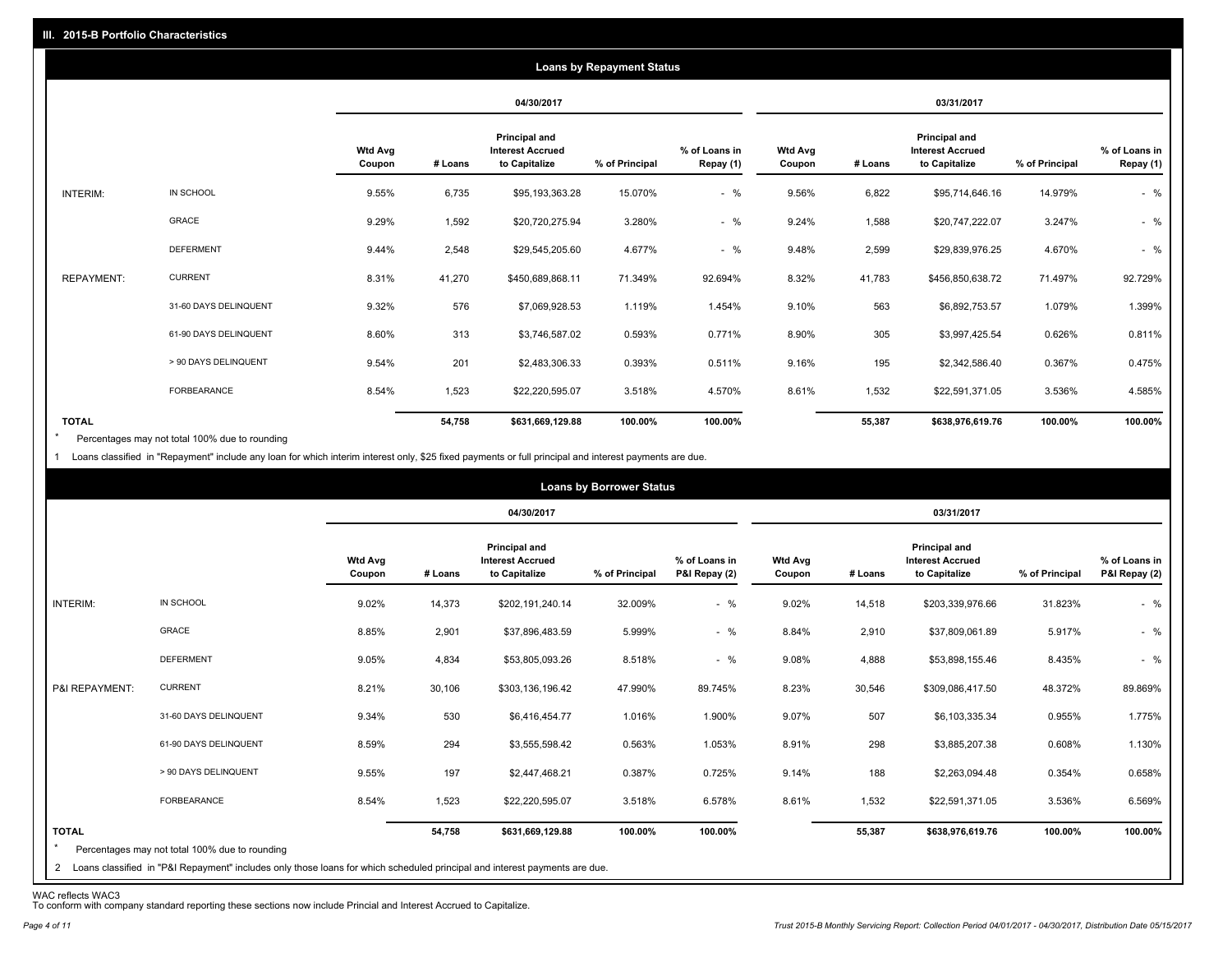|                                                                                                  | 4/30/2017        | 3/31/2017        |
|--------------------------------------------------------------------------------------------------|------------------|------------------|
| Pool Balance                                                                                     | \$631,669,129.88 | \$638,976,619.76 |
| Total # Loans                                                                                    | 54,758           | 55,387           |
| Total # Borrowers                                                                                | 37,178           | 37,592           |
| Weighted Average Coupon                                                                          | 8.69%            | 8.69%            |
| Weighted Average Remaining Term                                                                  | 120.67           | 121.07           |
| Percent of Pool - Cosigned                                                                       | 92.5%            | 92.4%            |
| Percent of Pool - Non Cosigned                                                                   | 7.5%             | 7.6%             |
| Borrower Interest Accrued for Period                                                             | \$4,195,848.41   | \$4,355,037.78   |
| Outstanding Borrower Interest Accrued                                                            | \$41,236,878.72  | \$40,392,392.00  |
| Gross Principal Realized Loss - Periodic                                                         | \$851,879.37     | \$396,764.04     |
| Gross Principal Realized Loss - Cumulative                                                       | \$10,187,791.64  | \$9,335,912.27   |
| Recoveries on Realized Losses - Periodic                                                         | \$30,218.81      | \$62,418.33      |
| Recoveries on Realized Losses - Cumulative                                                       | \$483,753.70     | \$453,534.89     |
| Net Losses - Periodic                                                                            | \$821,660.56     | \$334,345.71     |
| Net Losses - Cumulative                                                                          | \$9,704,037.94   | \$8,882,377.38   |
| Non-Cash Principal Activity - Capitalized Interest                                               | \$682,293.89     | \$1,650,384.89   |
| Since Issued Total Constant Prepayment Rate (CPR) (1)                                            | 7.22%            | 7.08%            |
| <b>Loan Substitutions</b>                                                                        | \$0.00           | \$0.00           |
| <b>Cumulative Loan Substitutions</b>                                                             | \$0.00           | \$0.00           |
| <b>Unpaid Servicing Fees</b>                                                                     | \$0.00           | \$0.00           |
| <b>Unpaid Administration Fees</b>                                                                | \$0.00           | \$0.00           |
| <b>Unpaid Carryover Servicing Fees</b>                                                           | \$0.00           | \$0.00           |
| Note Interest Shortfall                                                                          | \$0.00           | \$0.00           |
| Loans in Modification                                                                            | \$14,505,492.17  | \$13,806,753.75  |
| % of Loans in Modification as a % of Loans in Repayment (P&I)                                    | 4.60%            | 4.30%            |
|                                                                                                  |                  |                  |
|                                                                                                  |                  |                  |
| % Annualized Gross Principal Realized Loss - Periodic as a %<br>of Loans in Repayment (P&I) * 12 | 3.24%            | 1.48%            |
| % Gross Principal Realized Loss - Cumulative as a % of<br>Original Pool Balance                  |                  |                  |
|                                                                                                  | 1.37%            | 1.26%            |

(1) Since Issued Total CPR calculations found in monthly servicing reports issued on or prior to September 15, 2015 originally included loans that were removed from the pool by the sponsor because they became ineligible for the pool between the cut-off date and settlement date. On October 5, 2015, Since Issued Total CPR calculations were revised to exclude these loans and all prior monthly servicing reports were restated. For additional information, see 'Since Issued CPR Methodology' found on page 11 of this report.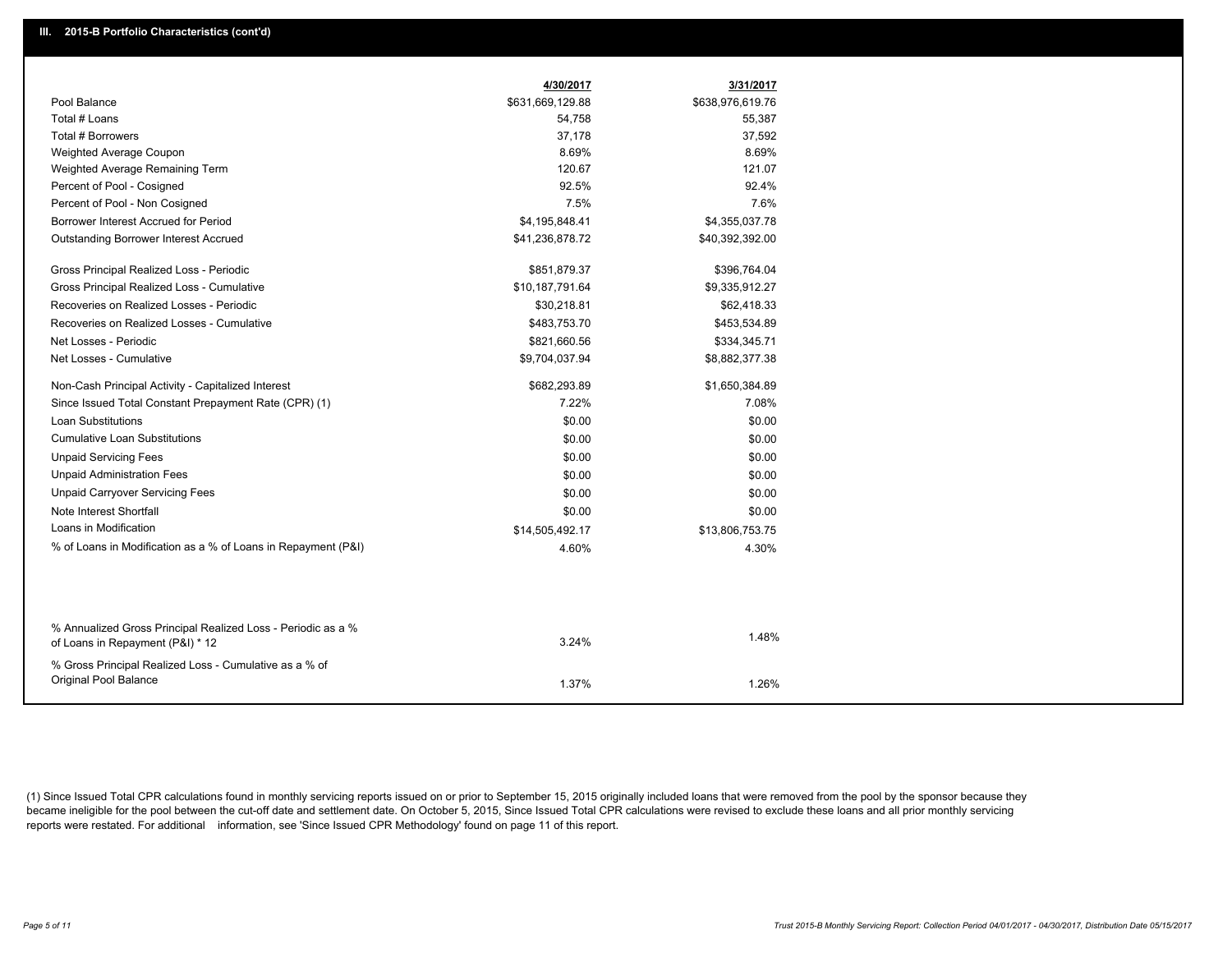#### **Loan Program**  A

|                                    | Weighted<br><b>Average Coupon</b> | # LOANS     | <b>\$ AMOUNT</b> | $%$ *    |
|------------------------------------|-----------------------------------|-------------|------------------|----------|
| - Smart Option Interest-Only Loans | 7.45%                             | 11,932      | \$111,832,450.51 | 17.704%  |
| - Smart Option Fixed Pay Loans     | 8.58%                             | 15,065      | \$199,968,242.81 | 31.657%  |
| - Smart Option Deferred Loans      | 9.04%                             | 27,761      | \$319,868,436.56 | 50.639%  |
| - Other Loan Programs              | $0.00\%$                          | $\mathbf 0$ | \$0.00           | 0.000%   |
| <b>Total</b>                       | 8.61%                             | 54,758      | \$631,669,129.88 | 100.000% |

\* Percentages may not total 100% due to rounding

B

C

**Index Type**

|                       | Weighted<br><b>Average Coupon</b> | # LOANS | <b>\$ AMOUNT</b> | % *       |
|-----------------------|-----------------------------------|---------|------------------|-----------|
| - Fixed Rate Loans    | 8.97%                             | 9,910   | \$130,277,556.36 | 20.624%   |
| - LIBOR Indexed Loans | 8.52%                             | 44,848  | \$501,391,573.52 | 79.376%   |
| - Other Index Rates   | $0.00\%$                          |         | \$0.00           | $0.000\%$ |
| Total                 | 8.61%                             | 54,758  | \$631,669,129.88 | 100.000%  |

\* Percentages may not total 100% due to rounding

# **Weighted Average Recent FICO**

| # LOANS | <b>\$ AMOUNT</b> | $\frac{9}{6}$ * |
|---------|------------------|-----------------|
| 4,009   | \$40,625,184.12  | 6.431%          |
| 3,516   | \$37,845,416.80  | 5.991%          |
| 6,460   | \$73,057,975.89  | 11.566%         |
| 12,331  | \$144,499,092.20 | 22.876%         |
| 28,433  | \$335,499,284.83 | 53.113%         |
| 9       | \$142,176.04     | 0.023%          |
| 54,758  | \$631,669,129.88 | 100.000%        |
|         |                  |                 |
|         |                  |                 |

WAC reflects WAC3 To conform with company standard reporting these sections now include Princial and Interest Accrued to Capitalize.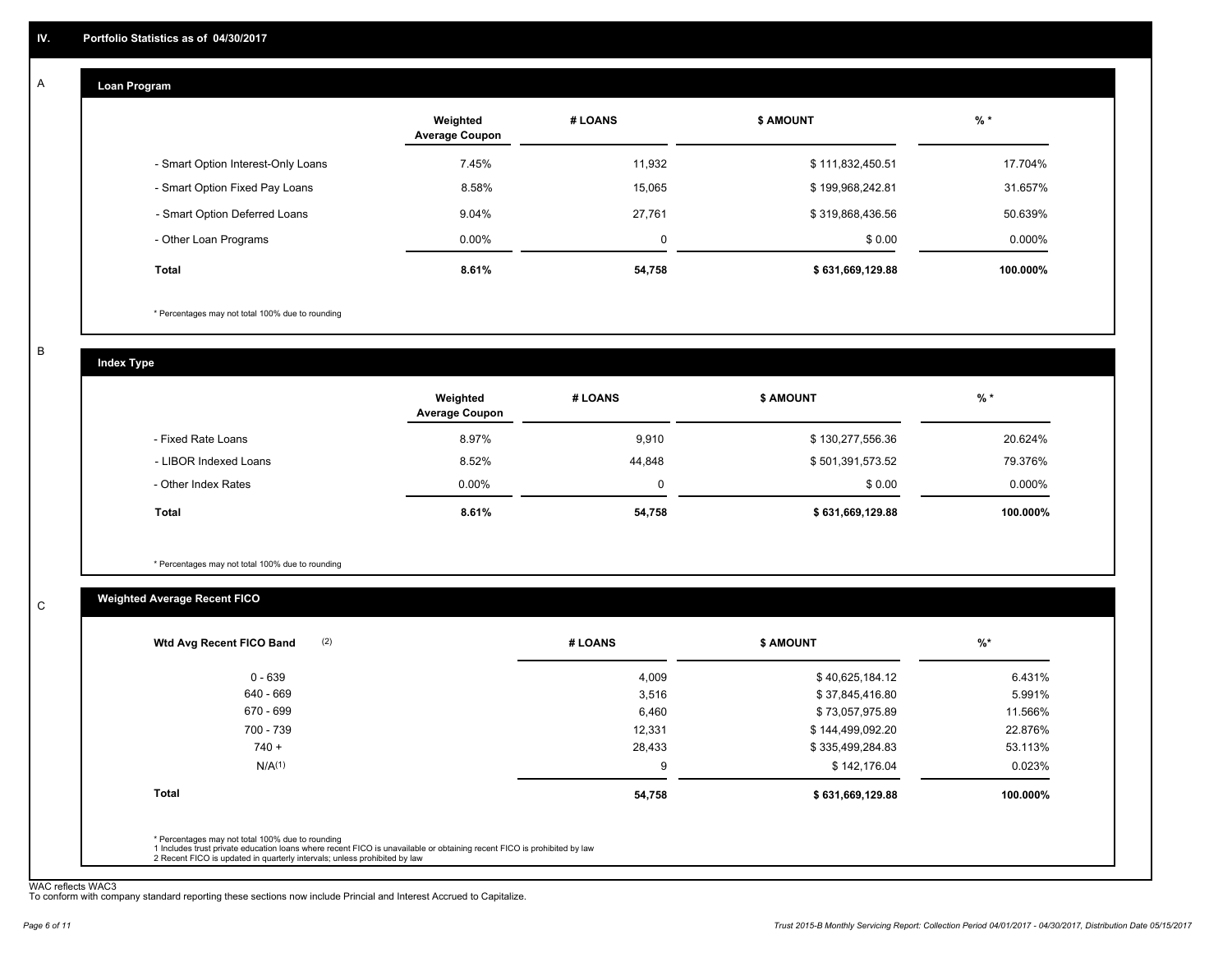| ۷. |       | 2015-B Reserve Account and Principal Distribution Calculations                             |                  |  |
|----|-------|--------------------------------------------------------------------------------------------|------------------|--|
| А. |       | <b>Reserve Account</b>                                                                     |                  |  |
|    |       | Specified Reserve Account Balance                                                          | \$1,896,081.00   |  |
|    |       | Actual Reserve Account Balance                                                             | \$1,896,081.00   |  |
| В. |       | <b>Principal Distribution Amount</b>                                                       |                  |  |
|    | i.    | Class A Notes Outstanding                                                                  | \$421,112,238.65 |  |
|    | ii.   | Pool Balance                                                                               | \$631,669,129.88 |  |
|    | iii.  | First Priority Principal Distribution Amount (i - ii)                                      | \$0.00           |  |
|    |       |                                                                                            |                  |  |
|    | iv.   | Class A and B Notes Outstanding                                                            | \$491,112,238.65 |  |
|    | v.    | First Priority Principal Distribution Amount                                               | \$0.00           |  |
|    | vi.   | Pool Balance                                                                               | \$631,669,129.88 |  |
|    | vii.  | Specified Overcollateralization Amount                                                     | \$189,500,738.96 |  |
|    | viii. | Available Funds (after payment of waterfall items A through H)                             | \$8,960,133.65   |  |
|    | ix.   | Class C Notes Outstanding                                                                  | \$50,000,000.00  |  |
|    | х.    | Regular Principal Distribution Amount (if (iv > 0, (iv - v) - (vi - vii), min(viii, ix))   | \$48,943,847.73  |  |
|    | xi.   | Pool Balance                                                                               | \$631,669,129.88 |  |
|    |       | 10% of Initial Pool Balance                                                                | \$74,339,449.62  |  |
|    | xii.  |                                                                                            |                  |  |
|    | xiii. | First Priority Principal Distribution Amount                                               | \$0.00           |  |
|    | xiv.  | Regular Principal Distribution Amount                                                      | \$48,943,847.73  |  |
|    | XV.   | Available Funds (after payment of waterfall items A through J)                             | \$0.00           |  |
|    |       | xvi. Additional Principal Distribution Amount (if(ix $\lt$ = x, min(xv, xi - xiii - xiv))) | \$0.00           |  |
|    |       |                                                                                            |                  |  |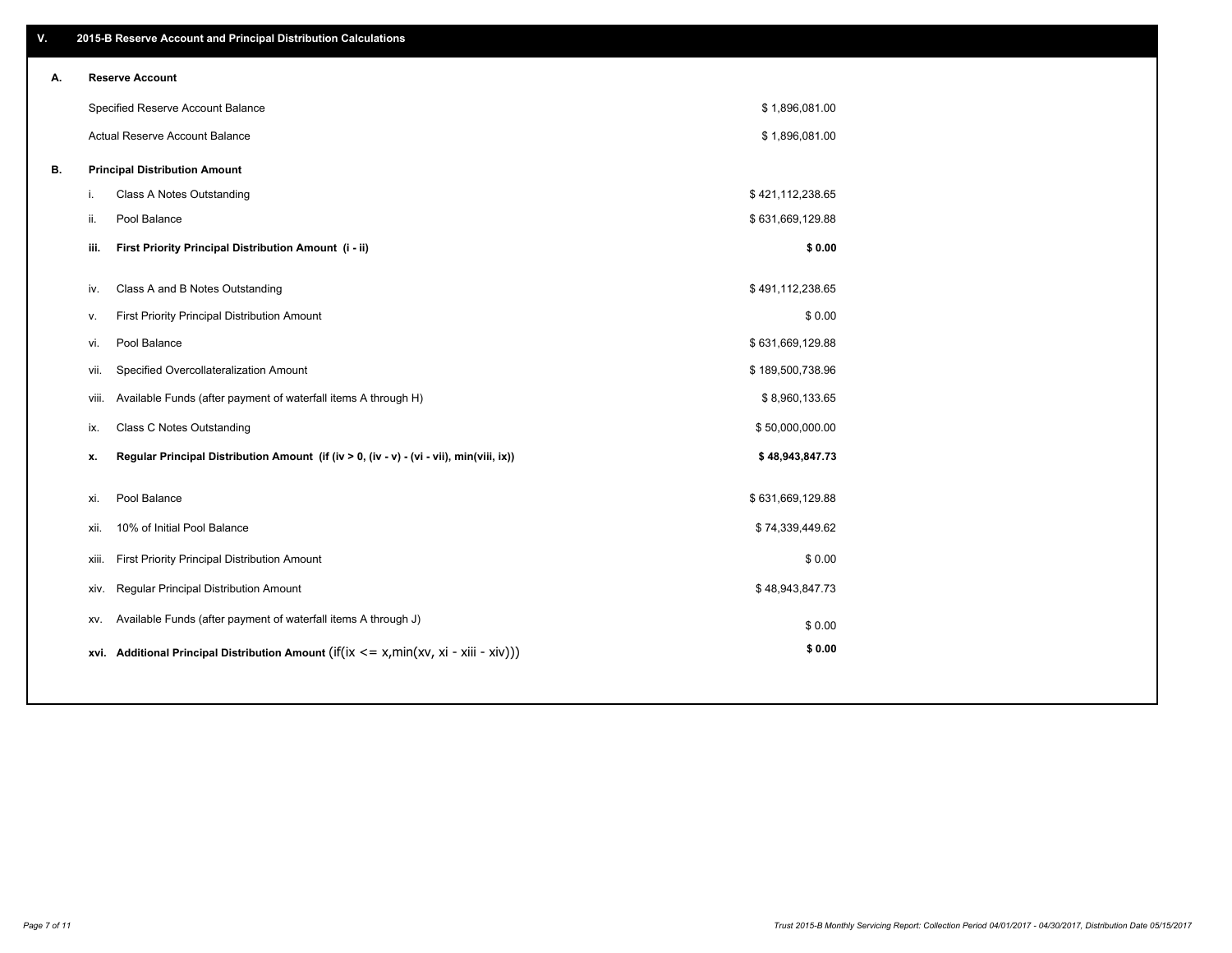|    |                                                                                   | Paid                 | <b>Funds Balance</b>               |
|----|-----------------------------------------------------------------------------------|----------------------|------------------------------------|
|    | <b>Total Available Funds</b>                                                      |                      | \$10,636,876.78                    |
| A  | <b>Trustee Fees</b>                                                               | \$0.00               | \$10,636,876.78                    |
| B  | <b>Servicing Fees</b>                                                             | \$401,844.96         | \$10,235,031.82                    |
| C  | i. Administration Fees<br>ii. Unreimbursed Administrator Advances plus any Unpaid | \$8,333.00<br>\$0.00 | \$10,226,698.82<br>\$10,226,698.82 |
| D  | Class A Noteholders Interest Distribution Amount                                  | \$874,898.50         | \$9,351,800.32                     |
| Е  | <b>First Priority Principal Payment</b>                                           | \$0.00               | \$9,351,800.32                     |
| F  | Class B Noteholders Interest Distribution Amount                                  | \$204,166.67         | \$9,147,633.65                     |
| G  | Class C Noteholders Interest Distribution Amount                                  | \$187,500.00         | \$8,960,133.65                     |
| н  | <b>Reinstatement Reserve Account</b>                                              | \$0.00               | \$8,960,133.65                     |
|    | <b>Regular Principal Distribution</b>                                             | \$8,960,133.65       | \$0.00                             |
| J  | <b>Carryover Servicing Fees</b>                                                   | \$0.00               | \$0.00                             |
| K  | Additional Principal Distribution Amount                                          | \$0.00               | \$0.00                             |
| ч. | <b>Unpaid Expenses of Trustee</b>                                                 | \$0.00               | \$0.00                             |
| М  | Unpaid Expenses of Administrator                                                  | \$0.00               | \$0.00                             |
| N  | Remaining Funds to the Residual Certificateholders                                | \$0.00               | \$0.00                             |

### **Waterfall Conditions**

|      | Pool Balance                                                                       | \$631,669,129.88 |  |
|------|------------------------------------------------------------------------------------|------------------|--|
| H.   | Class A and B Notes Outstanding                                                    | \$491,112,238.65 |  |
| iii. | Class C Noteholders' Interest Distribution Ratio (i / ii)                          | 128.62%          |  |
| IV.  | Minimum Ratio                                                                      | 110.00%          |  |
| v.   | Is the Class C Noteholders' Interest Distribution Condition Satisfied (iii $>$ iv) | $\check{ }$      |  |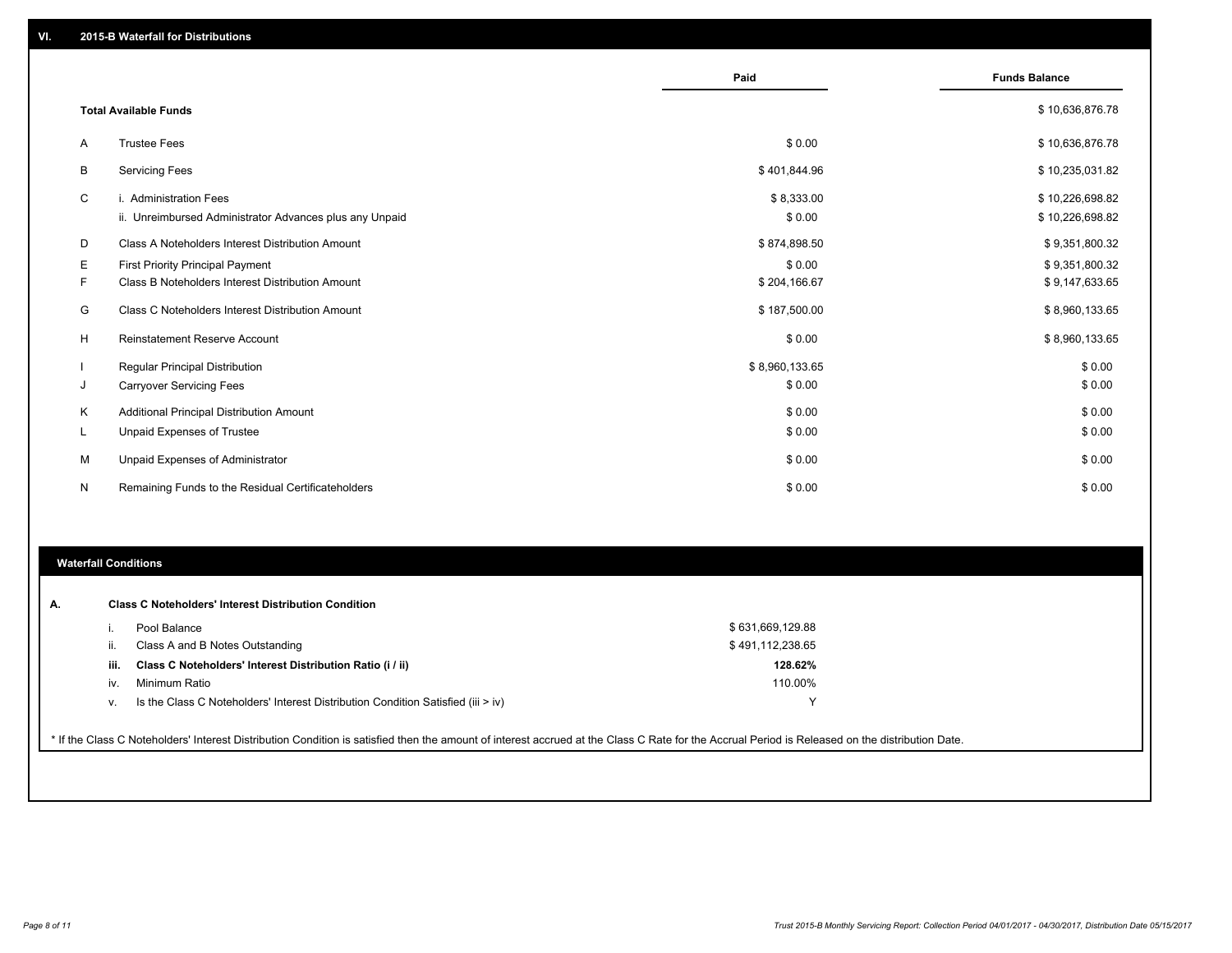| <b>Distribution Amounts</b>                                |                         |                         |                         |
|------------------------------------------------------------|-------------------------|-------------------------|-------------------------|
|                                                            | A <sub>1</sub>          | A <sub>2</sub> A        | A <sub>2</sub> B        |
| Cusip/Isin                                                 | 78448QAA6               | 78448QAB4               | 78448QAC2               |
| <b>Beginning Balance</b>                                   | \$64,112,238.65         | \$192,000,000.00        | \$90,000,000.00         |
| Index                                                      | <b>LIBOR</b>            | <b>FIXED</b>            | <b>LIBOR</b>            |
| Spread/Fixed Rate                                          | 0.70%                   | 2.98%                   | 1.20%                   |
| Record Date (Days Prior to Distribution)                   | 1 NEW YORK BUSINESS DAY | 1 NEW YORK BUSINESS DAY | 1 NEW YORK BUSINESS DAY |
| <b>Accrual Period Begin</b>                                | 4/17/2017               | 4/15/2017               | 4/17/2017               |
| <b>Accrual Period End</b>                                  | 5/15/2017               | 5/15/2017               | 5/15/2017               |
| Daycount Fraction                                          | 0.07777778              | 0.08333333              | 0.07777778              |
| Interest Rate*                                             | 1.69389%                | 2.98000%                | 2.19389%                |
| <b>Accrued Interest Factor</b>                             | 0.001317470             | 0.002483333             | 0.001706359             |
| <b>Current Interest Due</b>                                | \$84,465.95             | \$476,800.00            | \$153,572.30            |
| Interest Shortfall from Prior Period Plus Accrued Interest | $\mathsf{\$}$ -         | $\mathsf{\$}$ -         | $\mathsf{\$}$ -         |
| <b>Total Interest Due</b>                                  | \$84,465.95             | \$476,800.00            | \$153,572.30            |
| <b>Interest Paid</b>                                       | \$84,465.95             | \$476,800.00            | \$153,572.30            |
| <b>Interest Shortfall</b>                                  | $\mathsf S$ -           | $$ -$                   | $S -$                   |
| <b>Principal Paid</b>                                      | \$8,960,133.65          | $$ -$                   | $\mathsf{\$}$ -         |
| <b>Ending Principal Balance</b>                            | \$55,152,105.00         | \$192,000,000.00        | \$90,000,000.00         |
| Paydown Factor                                             | 0.037806471             | 0.000000000             | 0.000000000             |
| <b>Ending Balance Factor</b>                               | 0.232709304             | 1.000000000             | 1.000000000             |

\* Pay rates for Current Distribution. For the interest rates applicable to the next distribution date, please see https://www.salliemae.com/about/investors/data/SMBabrate.txt.

**VII. 2015-B Distributions**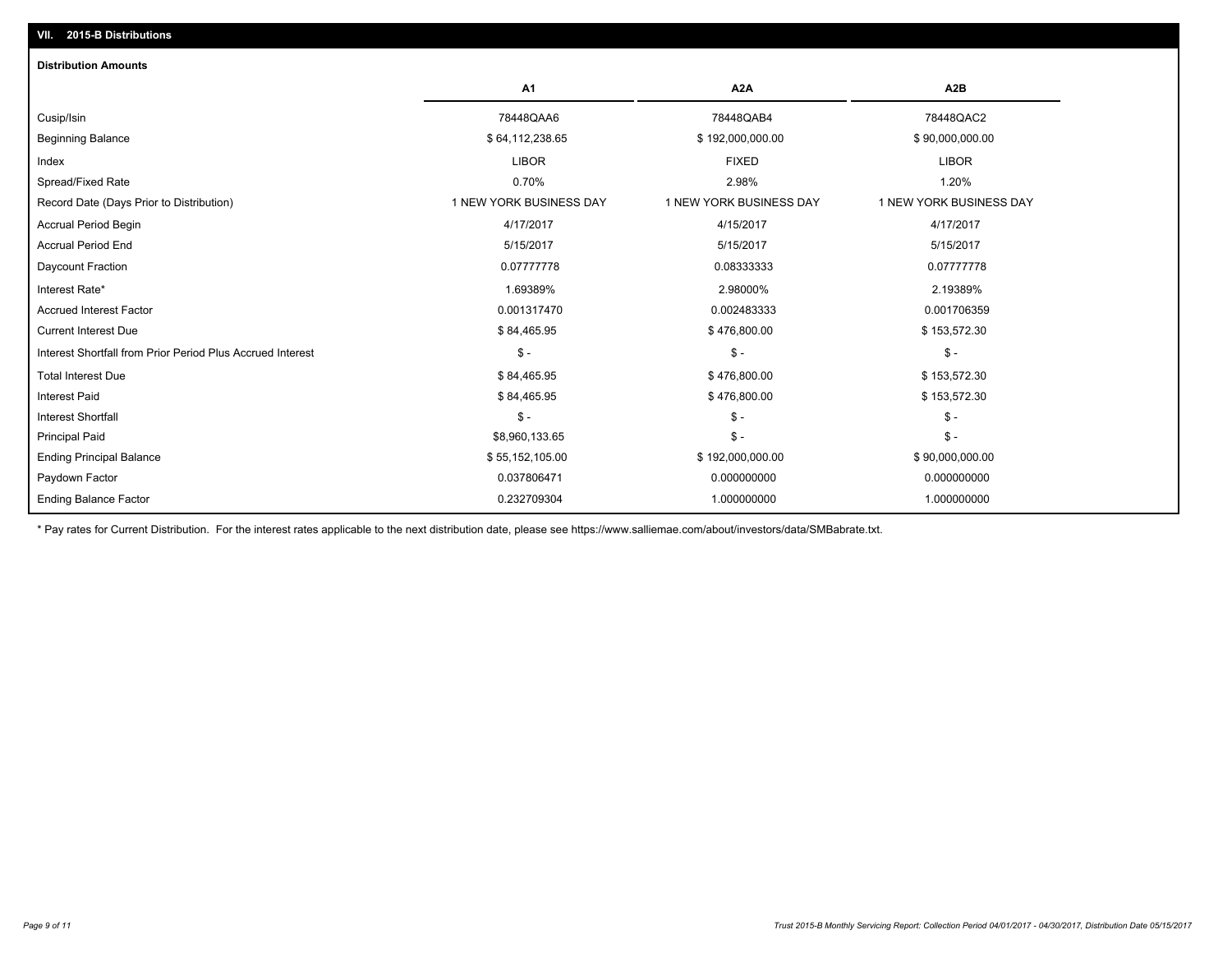| <b>Distribution Amounts</b>                                |                         |                         |                         |
|------------------------------------------------------------|-------------------------|-------------------------|-------------------------|
|                                                            | A3                      | в                       | С                       |
| Cusip/Isin                                                 | 78448QAD0               | 78448QAE8               | 78448QAF5               |
| <b>Beginning Balance</b>                                   | \$75,000,000.00         | \$70,000,000.00         | \$50,000,000.00         |
| Index                                                      | <b>LIBOR</b>            | <b>FIXED</b>            | <b>FIXED</b>            |
| Spread/Fixed Rate                                          | 1.75%                   | 3.50%                   | 4.50%                   |
| Record Date (Days Prior to Distribution)                   | 1 NEW YORK BUSINESS DAY | 1 NEW YORK BUSINESS DAY | 1 NEW YORK BUSINESS DAY |
| <b>Accrual Period Begin</b>                                | 4/17/2017               | 4/15/2017               | 4/15/2017               |
| <b>Accrual Period End</b>                                  | 5/15/2017               | 5/15/2017               | 5/15/2017               |
| Daycount Fraction                                          | 0.07777778              | 0.08333333              | 0.08333333              |
| Interest Rate*                                             | 2.74389%                | 3.50000%                | 4.50000%                |
| <b>Accrued Interest Factor</b>                             | 0.002134137             | 0.002916667             | 0.003750000             |
| <b>Current Interest Due</b>                                | \$160,060.25            | \$204,166.67            | \$187,500.00            |
| Interest Shortfall from Prior Period Plus Accrued Interest | $S -$                   | $\mathsf{\$}$ -         | $\frac{2}{3}$ -         |
| <b>Total Interest Due</b>                                  | \$160,060.25            | \$204,166.67            | \$187,500.00            |
| <b>Interest Paid</b>                                       | \$160,060.25            | \$204,166.67            | \$187,500.00            |
| <b>Interest Shortfall</b>                                  | $S -$                   | $\mathsf{\$}$ -         | $\mathsf{\$}$ -         |
| <b>Principal Paid</b>                                      | $S -$                   | $\mathsf S$ -           | $S -$                   |
| <b>Ending Principal Balance</b>                            | \$75,000,000.00         | \$70,000,000.00         | \$50,000,000.00         |
| Paydown Factor                                             | 0.000000000             | 0.000000000             | 0.000000000             |
| <b>Ending Balance Factor</b>                               | 1.000000000             | 1.000000000             | 1.000000000             |
|                                                            |                         |                         |                         |

\* Pay rates for Current Distribution. For the interest rates applicable to the next distribution date, please see https://www.salliemae.com/about/investors/data/SMBabrate.txt.

**VII. 2015-B Distributions**